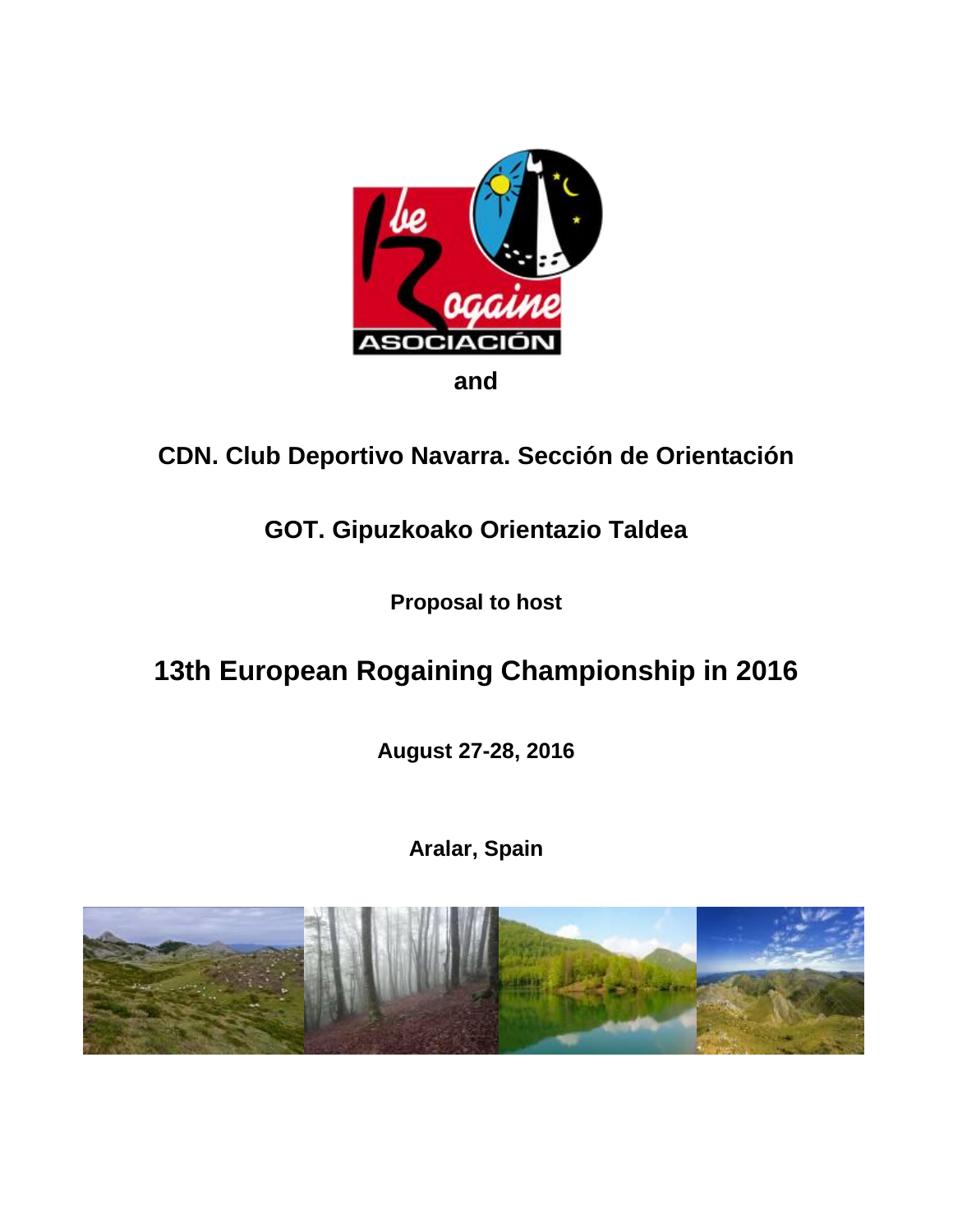

#### **INDEX Page**

| 4. Organizers' experience in participation and organizing rogaines ---------- 6 |  |
|---------------------------------------------------------------------------------|--|
|                                                                                 |  |
|                                                                                 |  |
| 7. Description of Punching system and Result computing Software -------- 12     |  |
|                                                                                 |  |
|                                                                                 |  |
|                                                                                 |  |
|                                                                                 |  |
|                                                                                 |  |
|                                                                                 |  |
|                                                                                 |  |
|                                                                                 |  |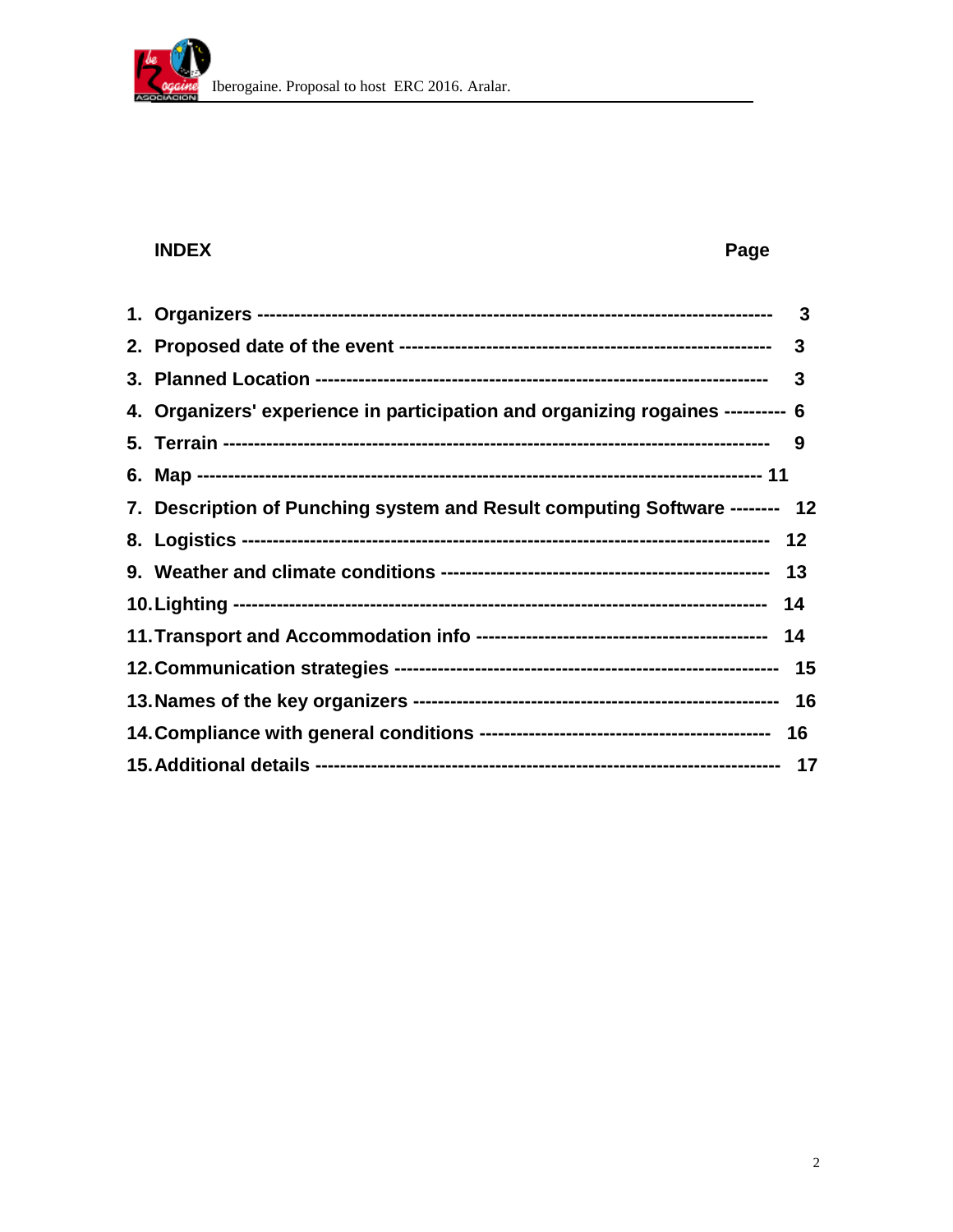#### **1. Organizers**

IbeRogaine (Ibe), Spanish Rogaining Association: <http://iberogaine.weebly.com/> (soon in www.iberogaine.org) Gipuzkoako Orientazio Taldea (GOT): [http://GOTorientazioa.org](http://gotorientazioa.org/) Club Deportivo Navarra (CDN):<http://odeportivonavarramaraton.blogspot.com.es/>

#### **2. Proposed date of the event**

Saturday, August 27- Sunday August 28, 2016

Proposed dates were selected as the best ones to hold the event by accurate evaluation of the climate and weather conditions, daylight/nighttime duration ratio, local nature protection and environmental limitations, organizers availability and requirements.

#### **3. Planned Location**

Aralar range is located in the southeast of the province of Gipuzkoa - Basque Country - and in the north west of Navarre. The event location, **Lekunberri**, is located 35 Km north of Pamplona, 47 Km to San Sebastian, 136 Km to Bilbao, 92 Km to Biarritz – France.

Go to Google Maps:<https://goo.gl/maps/lGIUp>

Aralar is included in EUwide network of nature protection areas, Nature 2000, and is considered a Special Conservation Area in Navarre and as a Natural Park in Gipuzkoa also.

<http://tourism.euskadi.net/en/natural-areas/aralar-natural-park/x65-12375/en/> <http://www.biodiversidad.navarra.es/Lugar.aspx?id=23>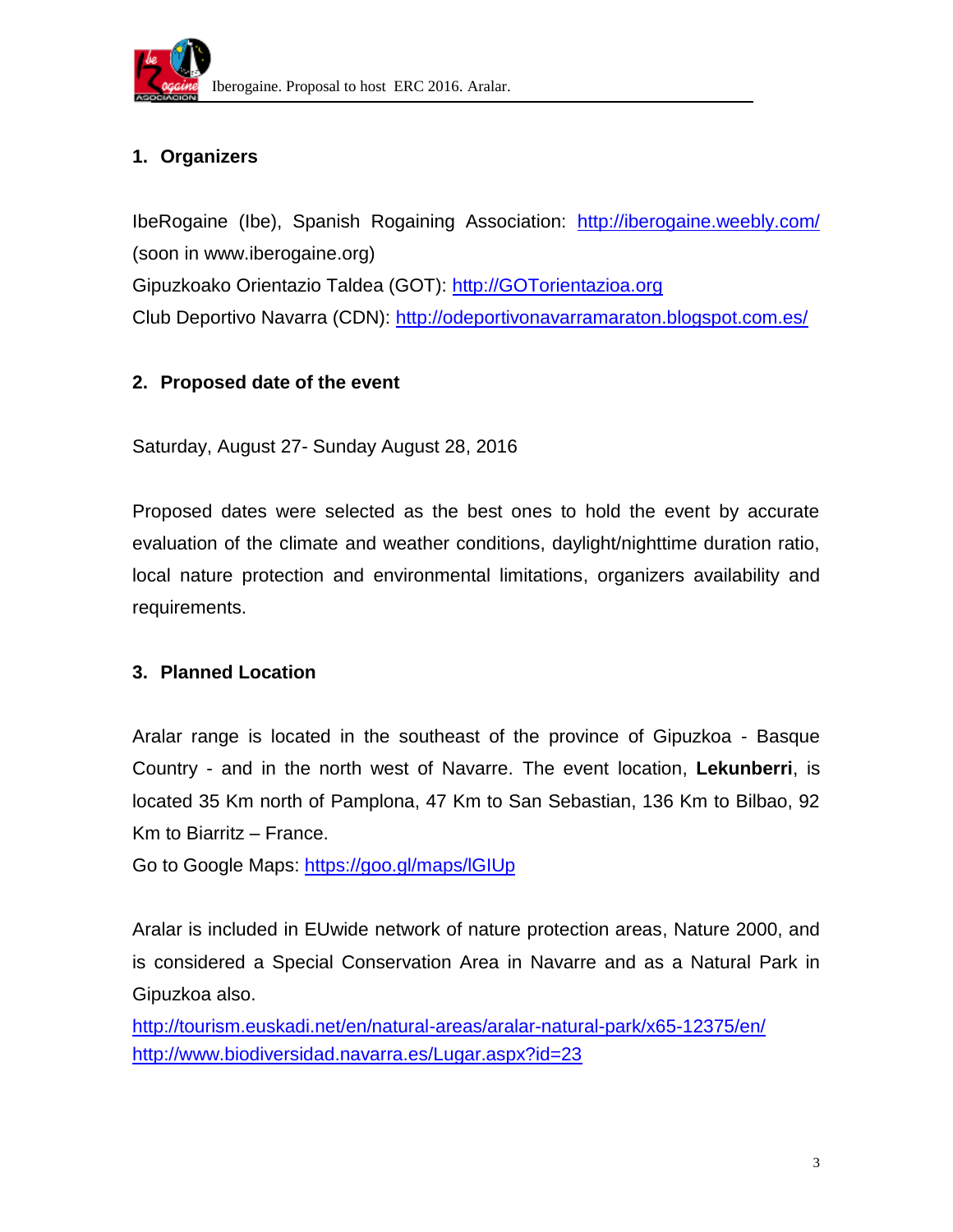

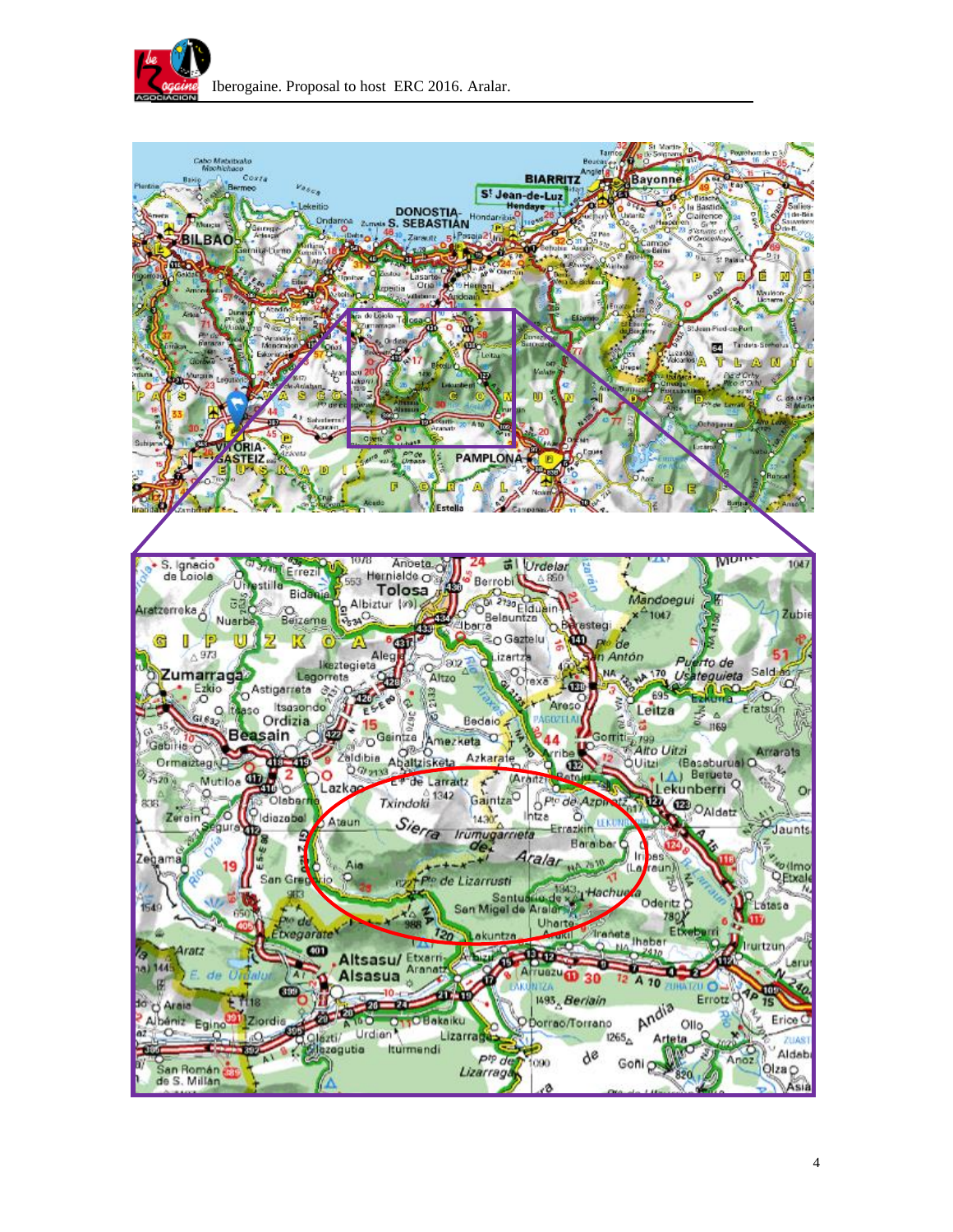

As you can see the event place is in the core of a touristic region. Basque country and Navarre have common points of interest: excellent wines and gastronomy, monumental cities, Guggenheim, Kursaal, natural areas from alpine mountains to singular beaches, and from green forests to vineyards and semi deserts, touristic routes, art and culture, "fiestas" like running on the bulls, and finally, this specific year 2016 Donostia/San Sebastian has been chosen as European cultural capital.

Tourism in Basque country:<http://tourism.euskadi.net/en/> Tourism in Navarre:<http://www.turismo.navarra.es/eng/home/>

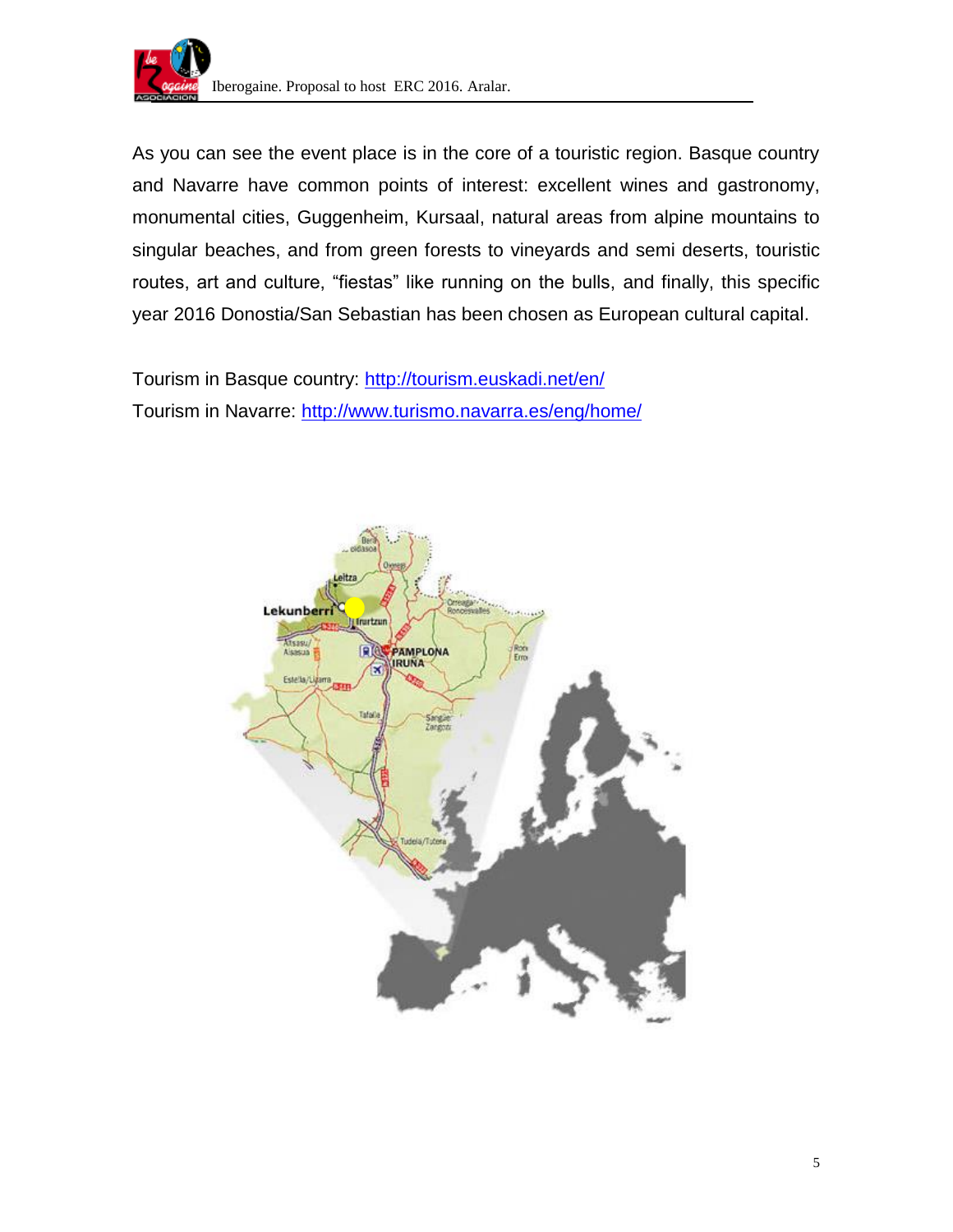

#### **4. Organizers' experience in participation and organizing rogaines.**

Iberogaine Committee and CDN/GOT orienteering clubs provide an experienced and well balanced rogaine organizers team for hosting the 13th ERC2016 event. Organizational team assembled for preparing, promoting, managing and hosting of the 13th ERC2016 consists of experienced and skilled rogainers who have solid, proven background in some top-level international rogaines as well as a hands-on experience in organizing a number of regional rogaine and orienteering events. Both clubs have been organizing every year a major orienteering and rogaining competition. The largest participation in a rogaine was 200 participants and in an orienteering event 800. Core members of organizational team have actively supported the significant expansion of rogaine culture in the region.



**Jorge Urquizu Barasoain. Event director.**

Selected for his management skills as the Event Director of the 13th ERC2016, has participated as a rogainer in 2 ERCs and 3 World Rogaining Championships, and more than 20 nationwide and regional rogaines. It is worth to mention the top podium achievements throughout his sports career: 3<sup>rd</sup> MO ERC 2013 and 1<sup>st</sup> MV WRC 2014.

Currently, he develops his professional career as a Manager of a Service Company focused on Physical activities. Due to his job, he has a lot of contacts in different companies that they will be future sponsors of the competition.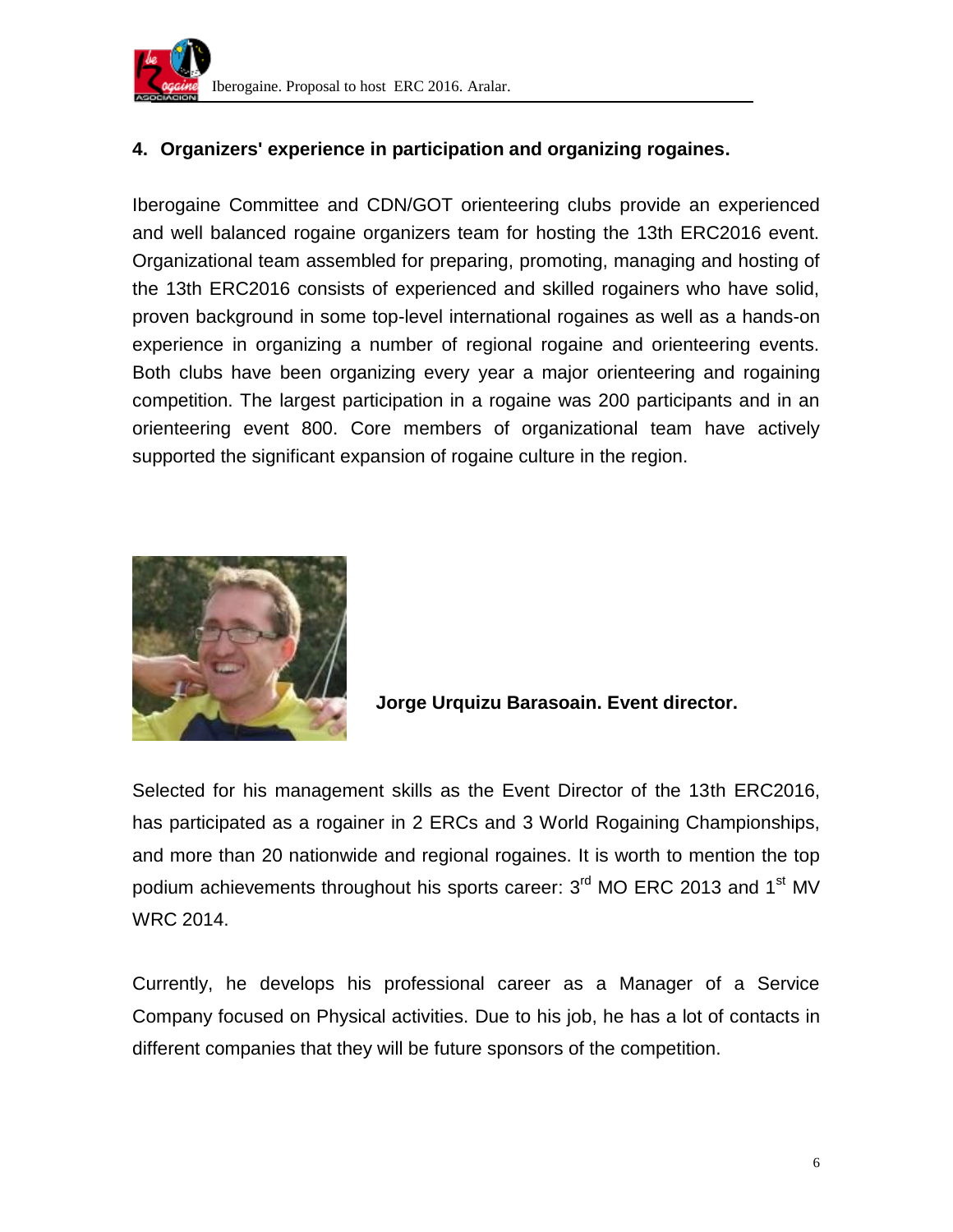



**Roberto Pascual Orcajo. Course setter & mapper.**

He has participated in 3 WRC and 2 ERC and more than 20 nationwide and regional rogaines, and achieved the following top positions:  $3<sup>rd</sup>$  MO ERC 2013 and 1<sup>st</sup> MV WRC 2014.

He is the President of Iberogaine and one of the most influential rogainers in Spain behind this sport. With an undeniable experience on participation and organization of this kind of events, he is a very good and experienced rogaining and orienteering mapper. In his professional career he is a Geomatics Engineer of Navarre government.

Orienteering map sample:

[https://drive.google.com/file/d/0BzRfltaOaIBEYzBUbWFYbmFxMkE/view?usp=shar](https://drive.google.com/file/d/0BzRfltaOaIBEYzBUbWFYbmFxMkE/view?usp=sharing&pli=1) [ing&pli=1](https://drive.google.com/file/d/0BzRfltaOaIBEYzBUbWFYbmFxMkE/view?usp=sharing&pli=1)

Rogaining map sample:

[https://docs.google.com/file/d/0BzRfltaOaIBETnZ4TkU4YkxwVVk/edit?usp=sharing](https://docs.google.com/file/d/0BzRfltaOaIBETnZ4TkU4YkxwVVk/edit?usp=sharing&pli=1)  $&$ pli=1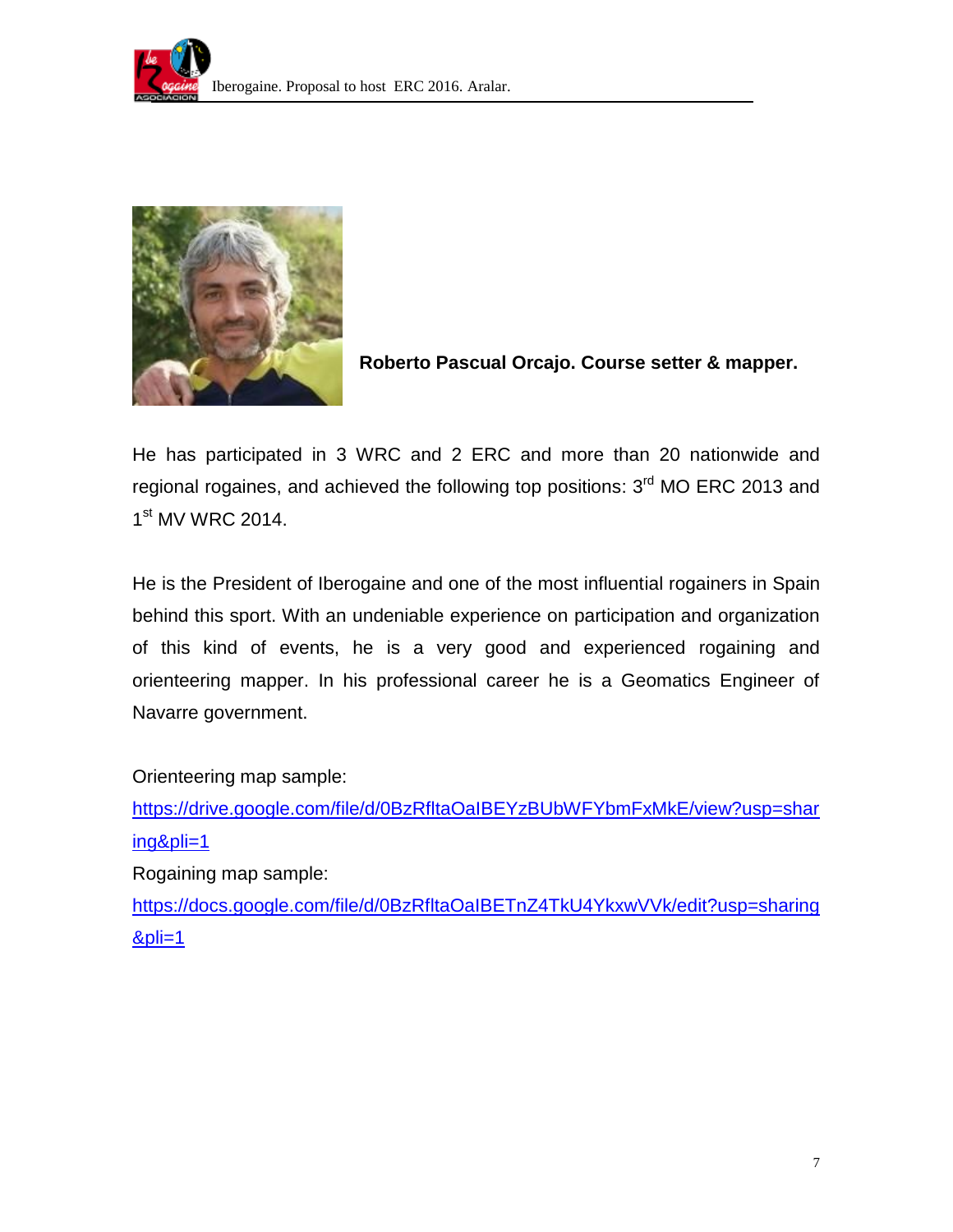



#### **Eric Colon. Timing & results services team leader.**

He has participated in 2 WRC and 1 ERC and more than 20 nationwide and regional rogaines. He gets the  $3<sup>rd</sup>$  MO ERC 2013. He is one of the SportIdent experts of the club with 8 years of experience in Orienteering and Rogaine organization with this system of times results.

In his professional career he is a Process Improvement Manager in a private company. Due his job, he has a lot of contacts in different companies that they will be future sponsors of the competition.



**Ibon Goikoetxea Retegi. Event co-director**

He has participated in several rogainers as well as organized some local and regional rogaines. (Worth to mention the 2 rogaines organized in the Aralar mountain range). He has led organizational teams, provided support in mapping works and has developed management and communication functions.

His professional career is based on his expertise as an environmental technical engineer for the council of Usurbil (Gipuzkoa) as well as a GIS mapper.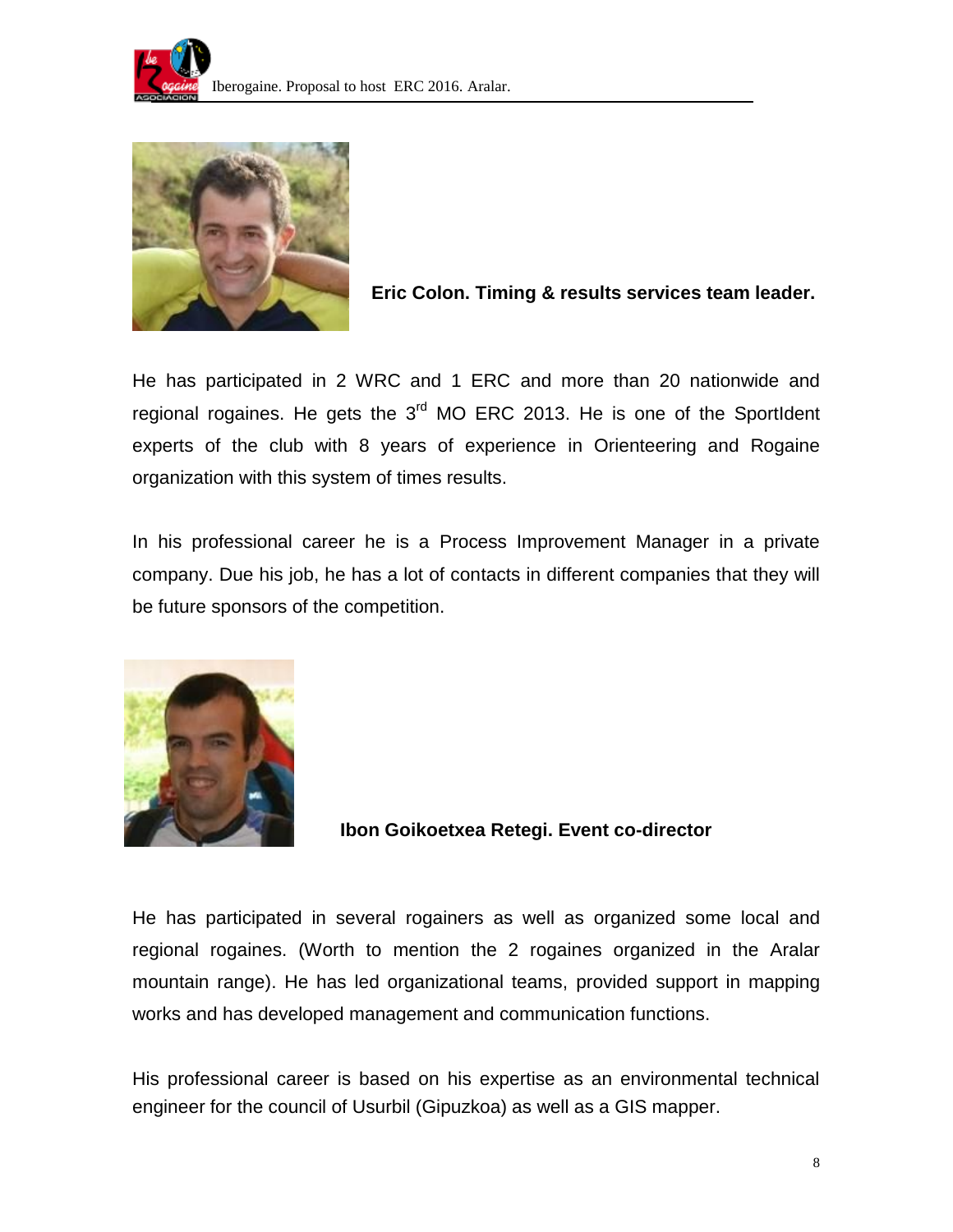### **5. Terrain.**

Competition area (~125 km²) is located within the Aralar Mountain Range (or Sierra de Aralar/Aralarko Mendilerroa), approximately divided per equal into two regions, Basque Country and Navarre. Terrain is from moderate hilly to mountainous. The highest peak is Irumugarrieta 1430 m and the lowest area is around 550m, varying differences in steep slopes values from 100 to 600 m. This mountainous environment provides a physically challenging terrain where minimized climbs and drops will be an important factor.

The territory's topography is formed by a large limestone massif alternating limestone with clay and sandstone soils. It provides a karstic appearance with sinkholes mixed with re-entrant and gully areas. Due the karstic character water is not present. Only few streams are present in clay areas that eventually disappear when reaching to limestone areas. These limestone areas could be difficult or very difficult to traverse due the irregular soil, sinkholes and cliffs. It should be noticed that this last feature would be the one that gives the terrain a particular technical challenge. Therefore, navigational capabilities and route planning skills acquire a vital importance and have been proven as an essential factor for the successful rogainer.

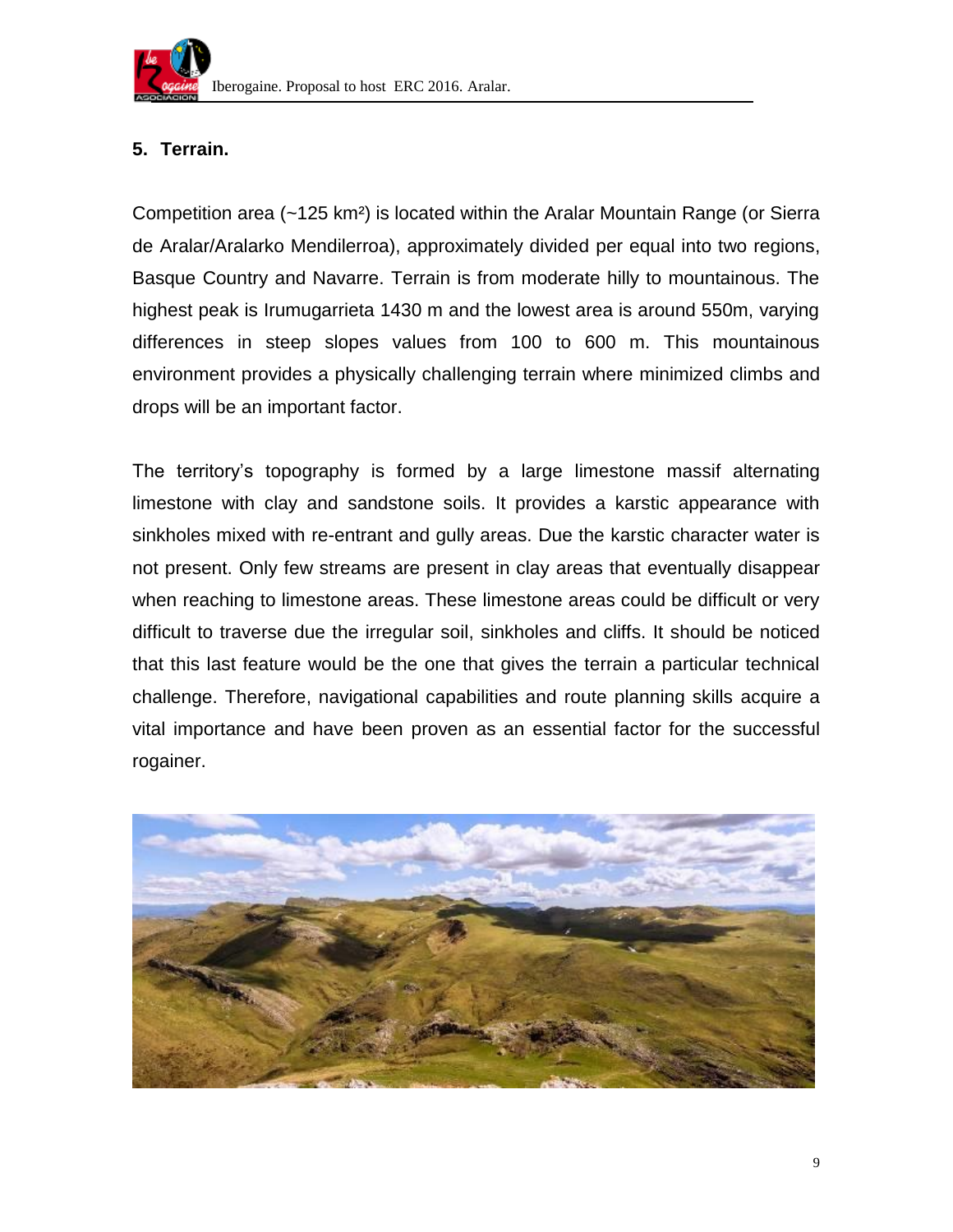

The forest covers up to 60% of the event area. It comprises areas of beech predominance, mainly in high areas and north slopes, with minor oak sectors in low and south slopes, and experimental reforestation areas with coniferous. Runability is mainly very good. The other 40% of the event area is based on open areas, mostly of very closely trimmed grass on relatively even and smooth ground, together with some rugged land areas.

There is a minimal network of forest roads and paths. The human influence is present by grazing and small shepherds' cottages, as well as some timber harvesting activities. Significant megalithic monuments indicate prehistoric habitation of the range. Human presence has been constant since Neolithic Age. It is believed that the Basque word, 'Aralar' may stem from the words 'aran', meaning 'valley' and 'larre', meaning 'graze-land'.



We think it is an excellent occasion to enjoy a type of terrain never used in a major rogaining competition. Summarizing: high physical and technical challenges of a mountainous and karst environment added to a wonder places will make an unforgettable experience like no others.

[http://en.wikipedia.org/wiki/Aralar\\_Range](http://en.wikipedia.org/wiki/Aralar_Range)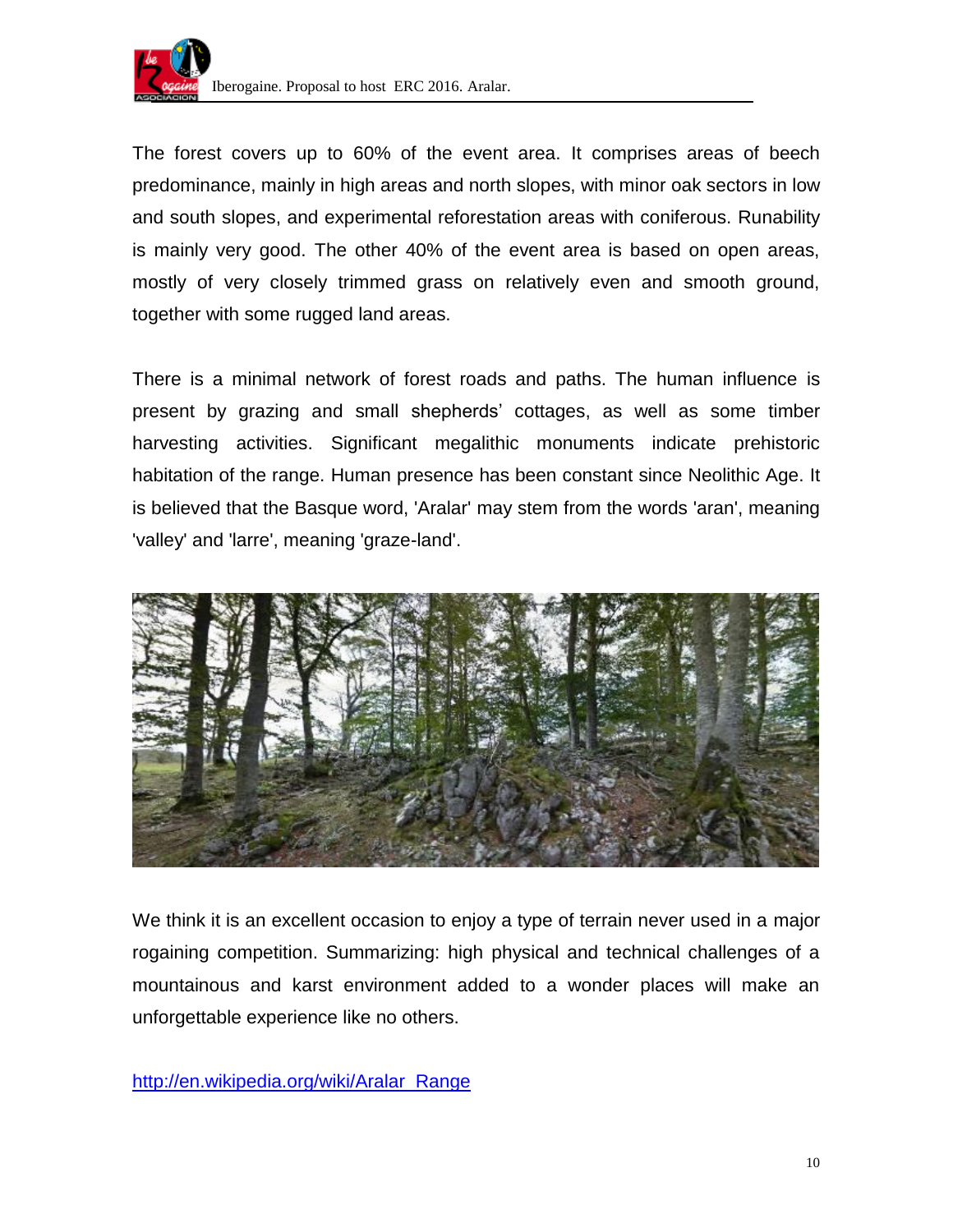#### **6. Map**

I

The scale selected is 1:25 000 with contour interval 10 meters. The sources to create the map are annual ortophoto and LiDAR available in this region. This information allows obtaining a very detailed cartography. In the same way field work is necessary to add details and evaluate forest runnability.

Map design will be based on orienteering software, as OCAD or OOMapper. The map provides a significant difference with usual rogaining maps: forest and open areas are printed in colors depending of their runnability as done in orienteering maps; white, light green and deep green colours will be used for this purpose

Organizer's Clubs will base the final map on previous maps provided by each one of the Clubs. These maps were used in 6h local rogaines, scale 1:20000, and cover around 50km2. The above mentioned maps will be adapted to 1:25000 scale and new areas will be added until completion of the new competition map. You can see one of these maps in:

<https://docs.google.com/file/d/0B5ikkYVAoO00TVJ3Ynd6VkVzT2c/edit?pli=1>

Previous maps will be published at ERC website in order to grant fair play. Field work and map design of new map will be made by Organizing Clubs members leaded by Roberto Pascual.

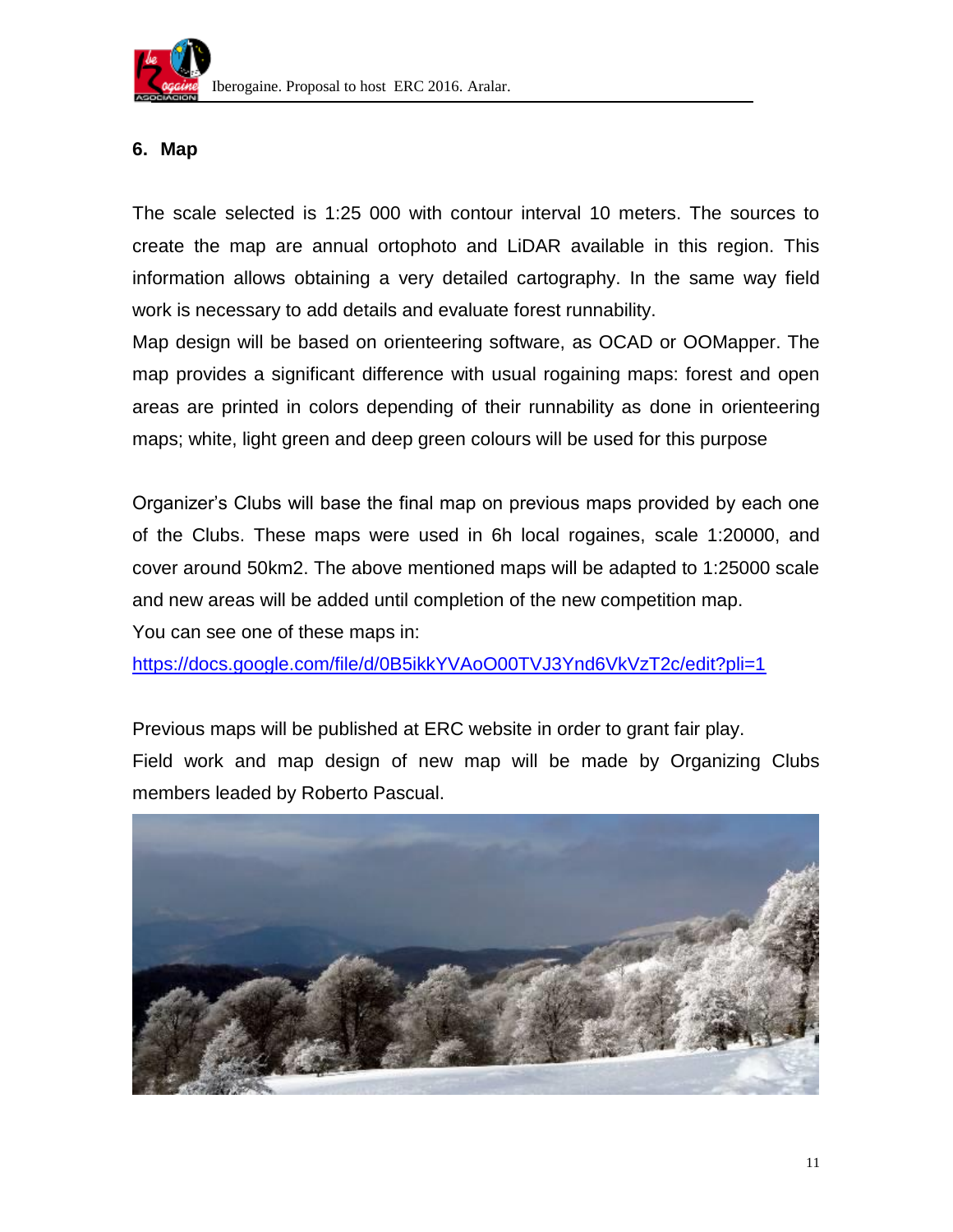#### **7. Description of Punching system and Result computing Software**

The SPORTIdent (SI) electronic punching system will be available. Each team member shall wear one SI card (version 6 or higher), which will be attached to the competitor with a non-removable wristband. SI-cards (version 8, 9 or 10) will be available for rent and provided by the organizers.

SPORTIdent tools will be used for timing and result computing. Software has been successfully used for participant and result computing in a number of adventure sports and rogaining competitions organized by CDN and GOT since 2008.

#### **8. Logistics**

The both clubs have own material to organize rogaine competition at national level and actually, they dispose of various collaboration to provide big tents for competition center, and tents for hash house, cooking materials, toilets, materials for finish line, etc.

Around the competition center, generally we propose a regional product market to promote the local economy and relationship. In the competition area, we have a big parking for cars and camping cars closer an open space to located competition center and finish area.

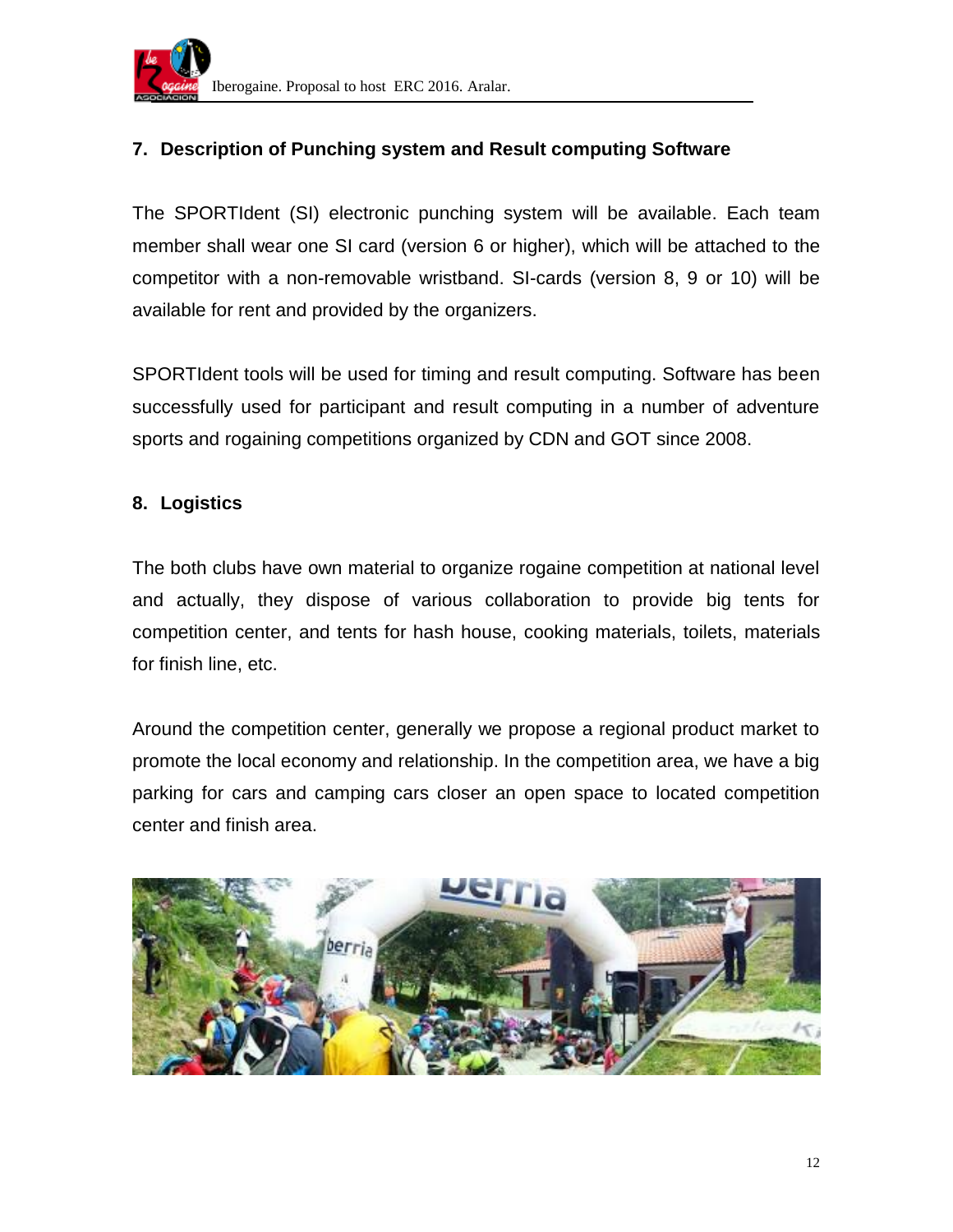

#### **9. Weather and climate conditions**

Climate in Aralar is quite changing during a day and during a few days. It has two main influences: Mediterranean-Continental and Atlantic. The first provides hot and dry sensation and possible thunderstorms, and the second brings fog, possible rain and cold. Moreover the wind, called Cierzo in Ebro valley, is present most of the days. It comes from the North, the Cantabrian Sea, and goes to Surest, Ebro valley. This wind causes fog in highest part of the range due the low clouds carried from sea. However, there are important differences between highest part of the range and lower parts. Usually, August weather presents these **averaged** values:

Artxueta 1343m (close to the top) Max. Temperature: 16-21° (extreme values in a normal month 10-30°) Min. Temperature: 8-12° (extreme values in a normal month 5-16°) Days of rain (more of 1 mm): 8 Of which, precipitation is: 8mm (extreme value in a normal month 40mm) Foggy days: 4 during all the day, and 10 partially

Etxarri-Aranatz 500m (Sakana valley, in the south) Max. Temperature: 18-28° (extreme values in a normal month 15-35°) Min. Temperature: 10-16° (extreme values in a normal month 8-18°) Days of rain (more of 1 mm): 4 Of which, precipitation is: 6mm (extreme value in a normal month 40mm) Foggy days: 0

Therefore, we can conclude that the key factor that determines the climate conditions on the above mentioned area remains the wind. South wind is equal to Mediterranean and Continental influence, whereas North wind provides the Atlantic weather conditions. Changes are typically sudden and difficult to forecast. Fortunately weather conditions are quite warm, calm and stable in the summer month, particularly in August, with prevailing Mediterranean conditions.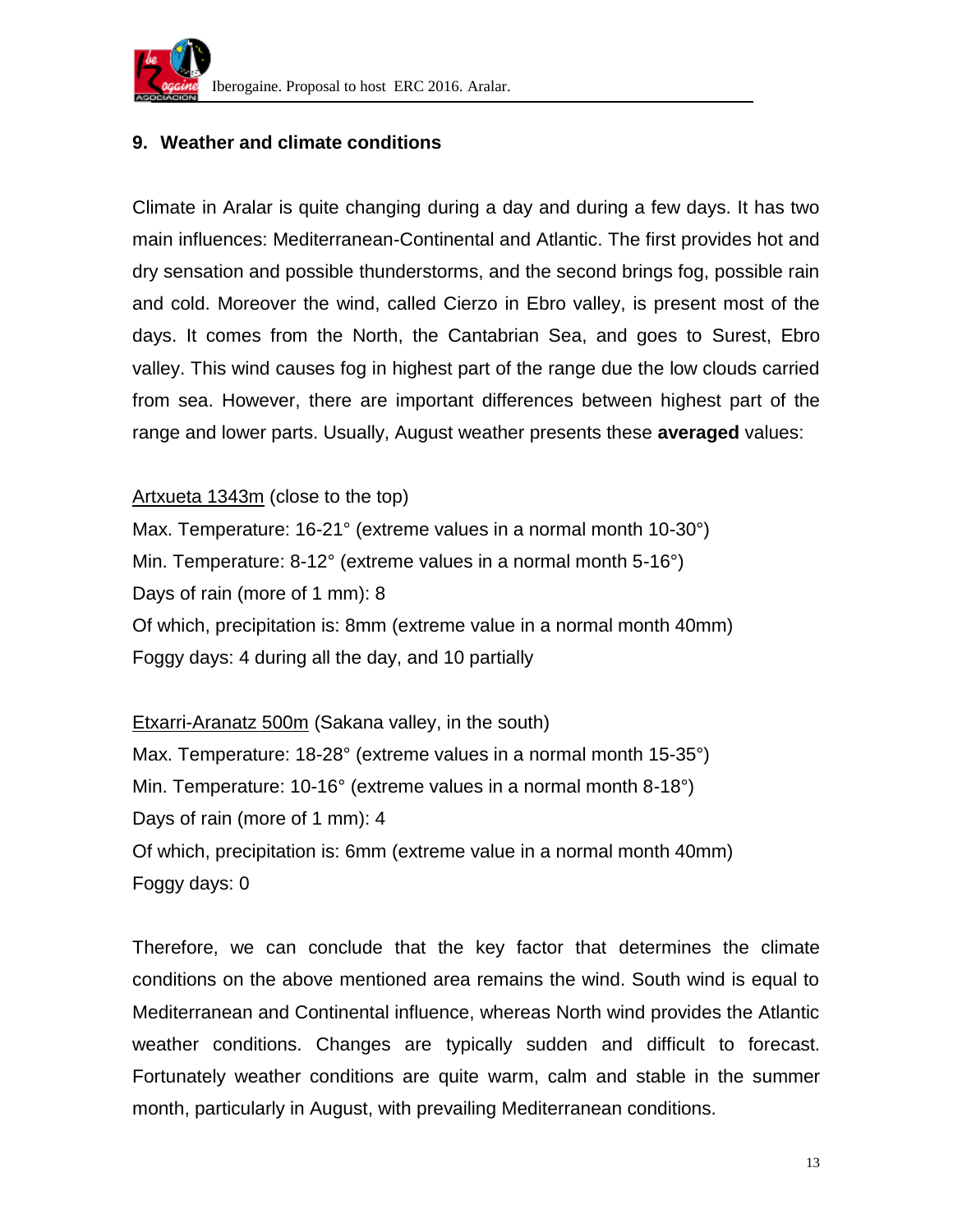

#### **10.Lighting**

|                       | Saturday, 27 August | Sunday, 28 August |
|-----------------------|---------------------|-------------------|
| Civil twilight starts | 06.59               | 07.00             |
| Sunrise               | 07.28               | 07.29             |
| <b>Sunset</b>         | 20.51               | 20.49             |
| Civil twilight ends   | 21.20               | 21.18             |
| Day length            | 13.22               | 13.19             |



#### **11.Transport and Accommodation info**

**Transport**: The Event centre can be reached by car (own, rental) from Bilbao or Biarritz-France international airports (low cost companies also provide services to and from the airports mentioned). Both Biarritz (92km) and Bilbao (136km) are located within a driving distance from Lekunberri (Navarre), hosting town of the event. Two other regional airports provide access to the Event Center, Pamplona and San Sebastian Airports, both closer to Lekunberri and within an hour driving distance.

Participants can arrive also to Barcelona Airport and with rental car they can drive to Pamplona. The driving distance from Barcelona is 520 Km and it takes less than 5h by motorway.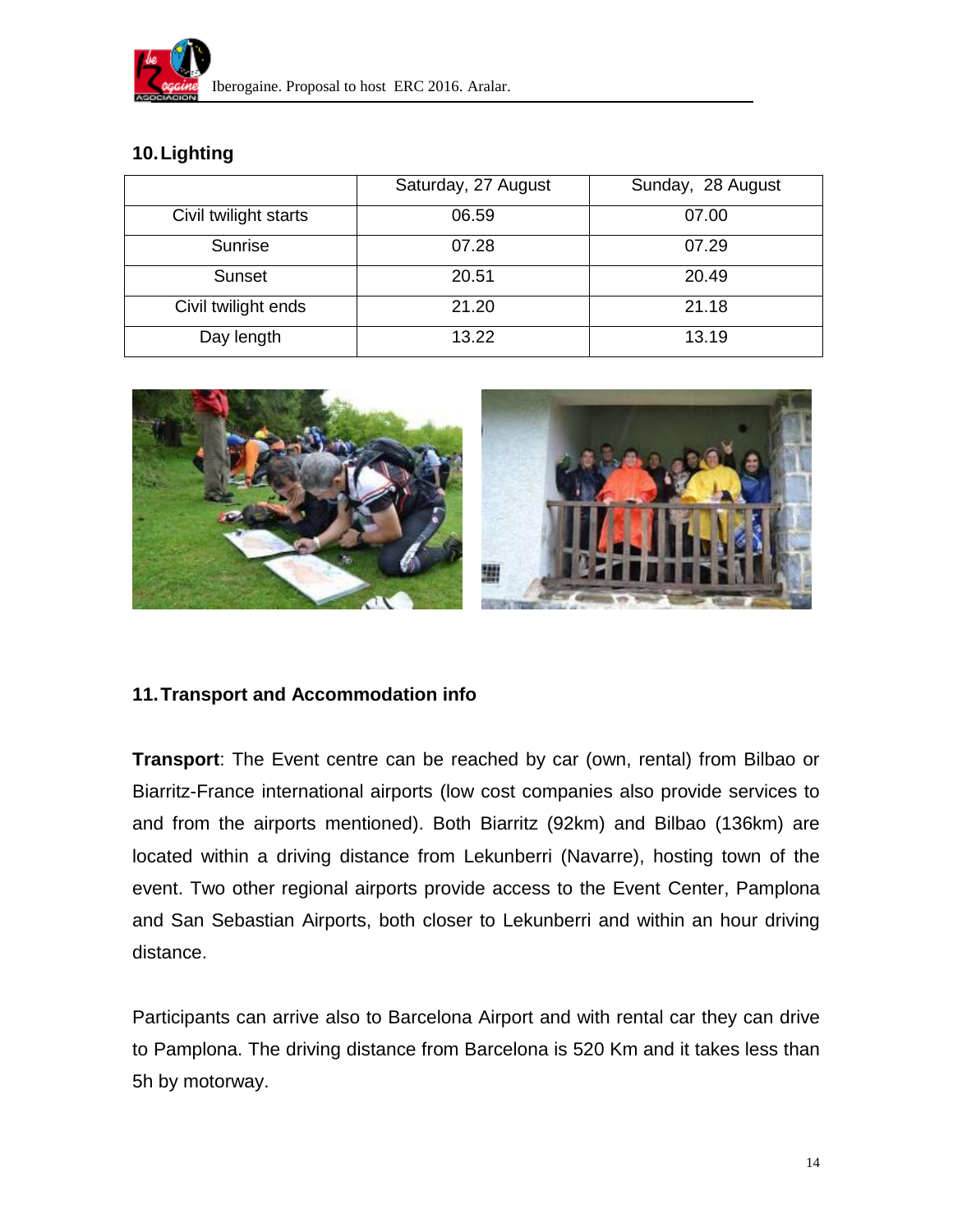

Public transport also provides multiple daily services connecting San Sebastian and Pamplona with Lekunberri and depending on route it takes 1 h from both cities.

For the convenience of competitors and accompanying friends and/or family a shuttle bus service will be available connecting Lekunberri city to the event center.

Timetables and pre-booking options will also be available on the 13th ERC2016 website and bulletins. Specific car, bus, bicycle, motorcycle and caravan parking areas will be designated at the Event centre.

**Accommodation**: local tourism information bureau offers a wide range of different level holiday options. (Hostels, rural apartments, farmhouses, rural stays, hotels and camping sites)

Different tourism related agencies are established around the Aralar range – competition area:

- Plazaola tourism consortium. [\(http://www.plazaola.org/en/\)](http://www.plazaola.org/en/))
- Goierri turismo. [\(http://www.goierriturismo.com/en/\)](http://www.goierriturismo.com/en/))

Local camping sites will be provided directly at the Event centre. Information about accommodation options will be available on the 13th ERC2016 website and bulletins.

#### **12.Communication strategies**

According to the event nature, and its significance, the organizers are in close contact with the European cultural capital 2016 San Sebastian [\(http://www.donostiasansebastian2016.eu/\)](http://www.donostiasansebastian2016.eu/), with the hope that, shall Lekunberri host the event; our event will be included within the agenda of the European Cultural capital of 2016.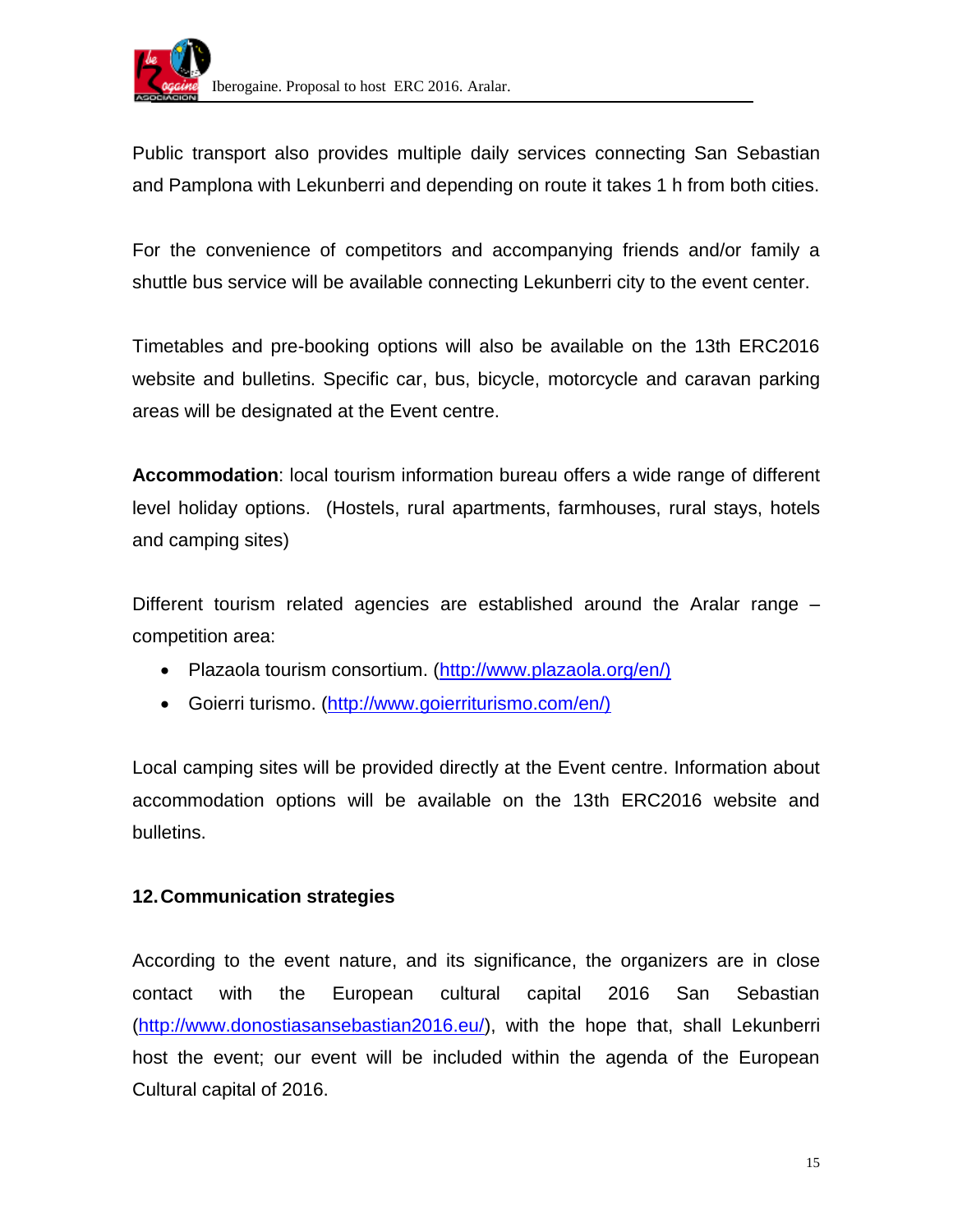

In the Basque Country and Navarre the mountaineering tradition is very large and Aralar range is known for his trail tradition. (Ultratrail Ehun Milak. <http://www.ehunmilak.com/en/> or the trail organized near Aralar in Aizkorri, Zegama Aizkorri, [http://www.zegama-aizkorri.com/en/index-22/\)](http://www.zegama-aizkorri.com/en/index-22/). So the organizers consider that the ERC2016 in Aralar would be an opportunity to divulge the rogaine sport and contribute in the expansion of this sport. To connect with the trail runners will be another communicating strategy.

Finally, like in previous regional rogaines, the organizers ensure the support of this event by the Navarre government, Basque government, Provincial Council of Gipuzkoa and the regional authorities and municipalities.

#### **13.Names of the key organizers**

Roberto Pascual Orcajo. Course setter and mapper. Jorge Urquizu Barasoain. Event director. Eric Collon. Timing and results services team leader. Ibon Goikoetxea Retegi. Event co-director.

More than 50 volunteers from local towns as well as from orienteering clubs of CDN and GOT will be involved in supporting and organizing activities related to the 13th ERC 2016. Among these volunteers are some who speak with fluency English, French, German, Italian, Slovakian and, of course, Spanish and Basque.

#### **14. Compliance with general conditions**

IbeRogaine and CDN/GOT orienteering clubs and the organizing team assumes that the event will be organized in compliance with the IRF rules of rogaining. That Aralar 2016 rogaine will be the major IbeRogaine event in 2016 and accepts the established IRF levy.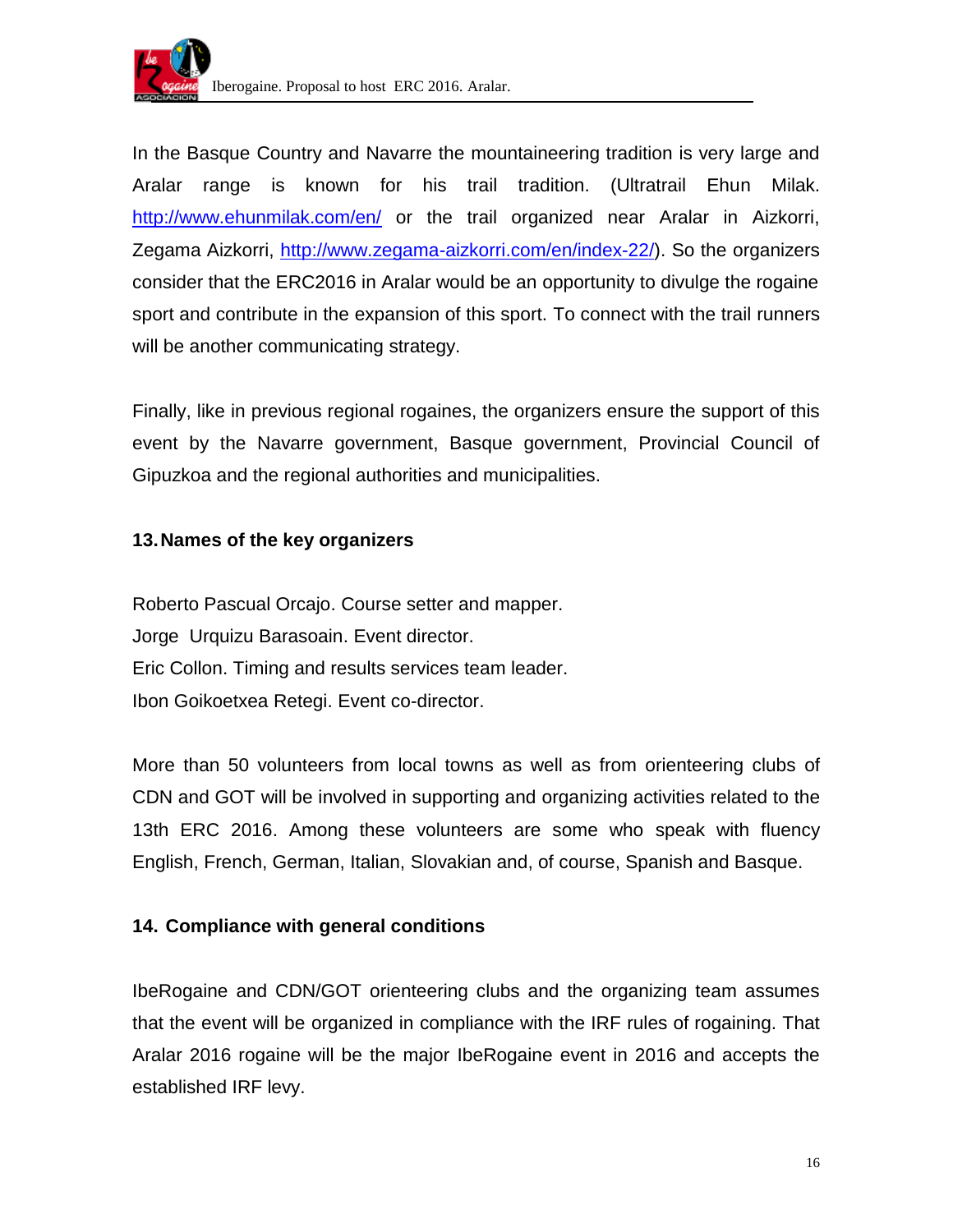

### **15.Additional details**

Map samples from existing Aralar map (1 square km per each)

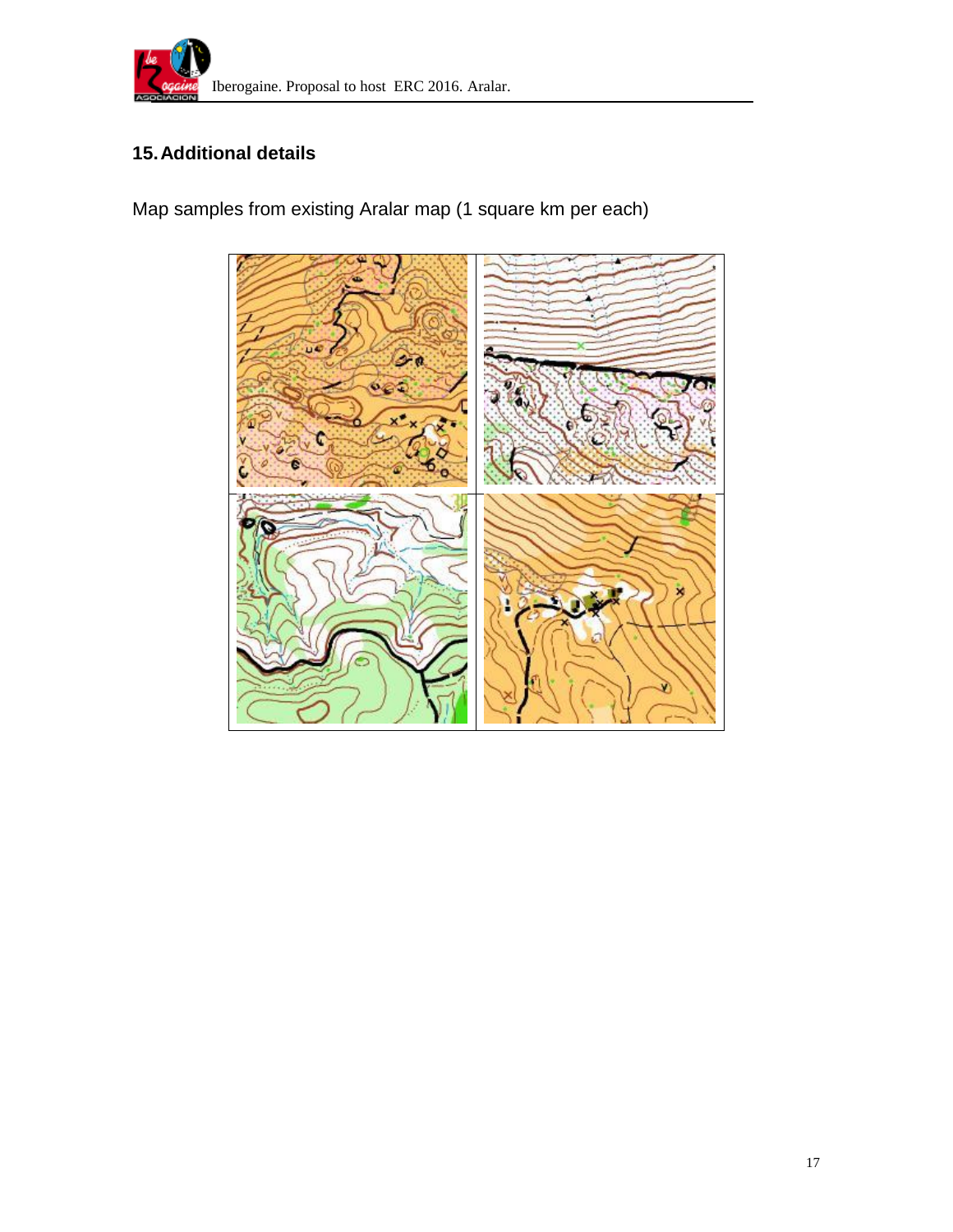

Iberogaine. Proposal to host ERC 2016. Aralar.

Google maps image.



### 6-h rogaine map sample.